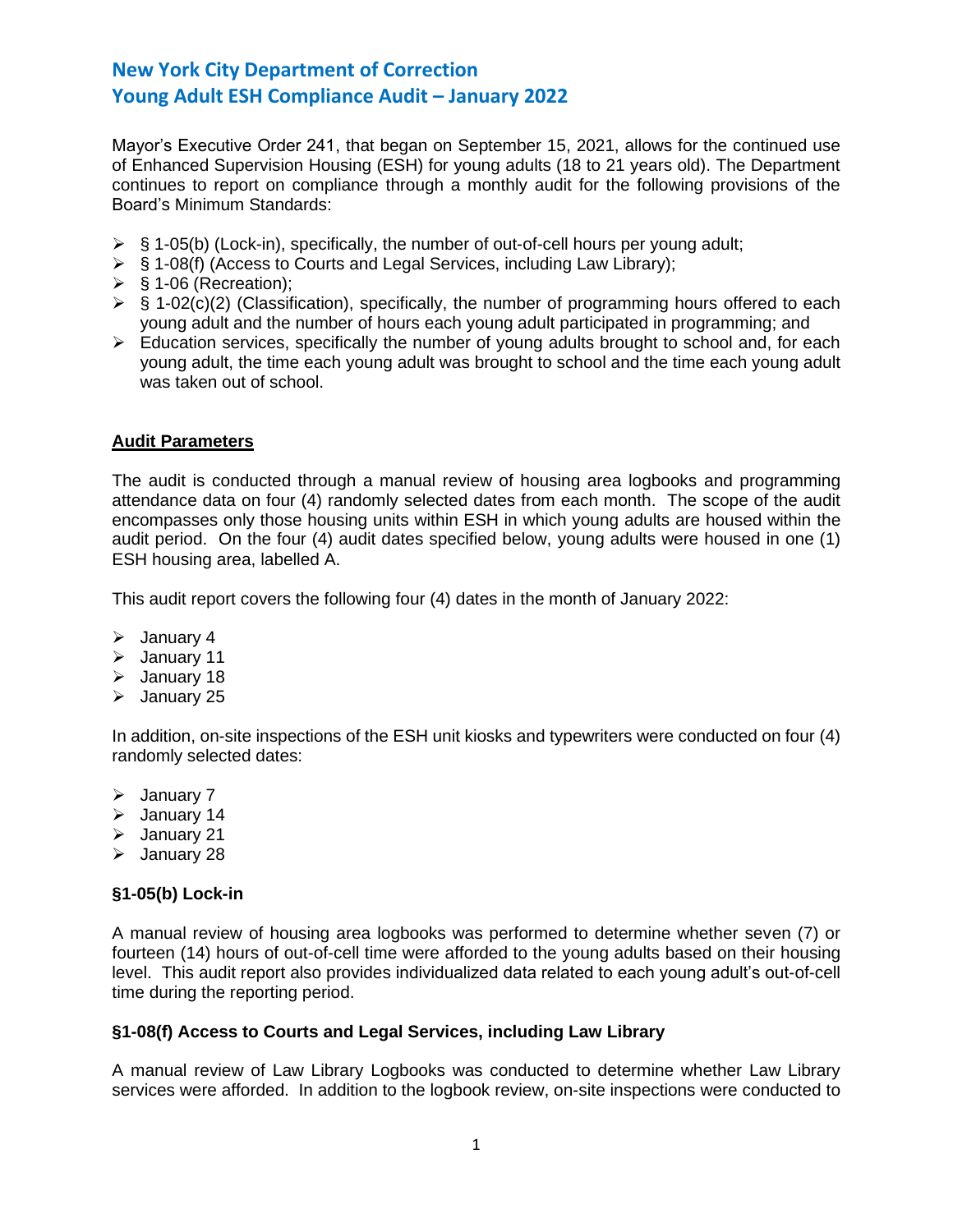determine if the kiosks and typewriters located within the young adult ESH housing area were operational.

## **§1-06 – Recreation**

A manual review of housing area logbooks was conducted to determine whether one (1) hour of outdoor recreation was afforded.

## **§1-02(c)(2) (Classification), Provision of Programming**

A manual review of programming attendance data was conducted to determine the number of programming hours offered to each young adult and the number of hours each young adult **chose to** participate in programming.

## **Education**

A review was conducted to determine the total number of young adults enrolled in educational services and whether they **chose to** participate in educational services.

## **Audit Findings**

### **§1-05(b) Lock-in**

All young adults in ESH are afforded lock-out based on their housing level: seven (7) hours for Level II and fourteen (14) hours for Level III. On all four (4) dates audited, institutional lock-out and lock-in were not consistently recorded in the Lock-In/Out Logbook for each of the levels.

All young adults in ESH are housed in single occupancy cells within their respective housing area. Each ESH housing area consists of multiple single occupancy cells located on two (2) tiers – the lower tier and the upper tier. Young adults in Level II are afforded seven (7) hours of lock-out time each day. For each young adult in this level, the specific time that he locks out depends on his tier's lock-out schedule. For example, one (1) day the lower tier locks out in the am and the upper tier locks out in the pm. The following day the upper tier locks out in the am and the lower tier locks out in the pm. Regardless of the lock-out schedule for ESH young adults in Levels II, they are all afforded seven (7) hours of lock-out time on any given day. Young adults in Level III, who are afforded fourteen (14) hours of lock-out time, are not subject to a tier lock-out schedule. Young adults in Level III are all afforded lock-out during both the am and pm hours, regardless of the tier in which they are housed. On any given day, a young adult may be out to court or transferred in or out of the ESH Unit. These young adults may not be included in the out-of-cell time reporting.

Please note that the Department ceased operating young adult ESH Level 1 in April 2021.

### Level II

Young adults in Level II are afforded seven (7) hours of out-of-cell time each day. Listed below is individualized data related to each young adult's total out-of-cell time in Level II, based on a manual review of the Lock-In/Out Logbook, for the audit dates. The out-of-cell time is the hours each day that a young adult **chooses to** be out of his cell during institutional lock-out periods.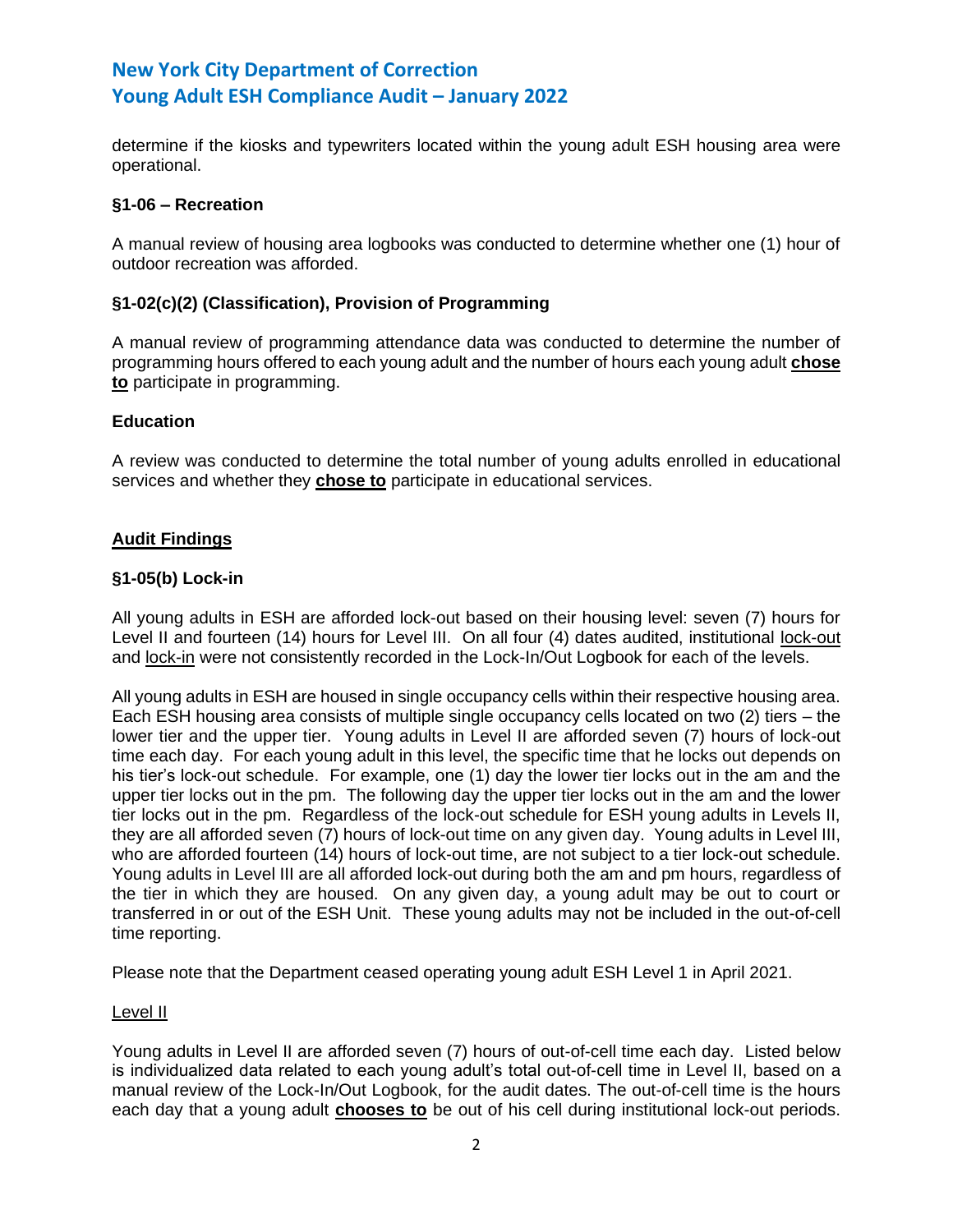The data reflects the young adults present in the unit for the institutional lock-outs on each audit date.

## **January 4, 2022**

There were thirteen (13) young adults in Level II; their out-of-cell times on this audit date were:

- 1. 7 hours 20 minutes (Upper Tier)
- 2. 7 hours 23 minutes (Upper Tier)
- 3. 3 hours 30 minutes (Lower Tier)
- 4. 3 hours 30 minutes (Lower Tier)
- 5. 3 hours 30 minutes (Lower Tier)
- 6. 7 hours 20 minutes (Upper Tier)
- 7. 3 hours 30 minutes (Lower Tier)
- 8. 7 hours 20 minutes (Upper Tier)
- 9. 7 hours 28 minutes (Upper Tier)
- 10. 7 hours 20 minutes (Upper Tier)
- 11. 7 hours 30 minutes (Upper Tier)
- 12. 7 hours 10 minutes (Upper Tier)

On this audit date, one (1) Upper Tier young adult **chose not** to participate in all afforded out-ofcell time.

## **January 11, 2022**

There were sixteen (16) young adults in Level II; their out-of-cell times on this audit date were:

- 1. 3 hours 15 minutes; young adult **chose not** to participate in the majority of afforded outof-cell time (Upper Tier)
- 2. 6 hours (Lower Tier)
- 3. 7 hours (Lower Tier)
- 4. 2 hours 15 minutes; young adult **chose not** to participate in the majority of afforded outof-cell time (Upper Tier)
- 5. 2 hours 15 minutes; young adult **chose not** to participate in the majority of afforded outof-cell time (Upper Tier)
- 6. 7 hours (Lower Tier)
- 7. 2 hours 15 minutes; young adult **chose not** to participate in the majority of afforded outof-cell time (Upper Tier)
- 8. 3 hours 15 minutes; young adult **chose not** to participate in the majority of afforded outof-cell time (Upper Tier)
- 9. 7 hours (Lower Tier)
- 10. 3 hours 15 minutes; young adult **chose not** to participate in the majority of afforded outof-cell time (Upper Tier)
- 11. 3 hours 15 minutes; young adult **chose not** to participate in the majority of afforded outof-cell time (Upper Tier)
- 12. 3 hours 15 minutes; young adult **chose not** to participate in the majority of afforded outof-cell time (Upper Tier)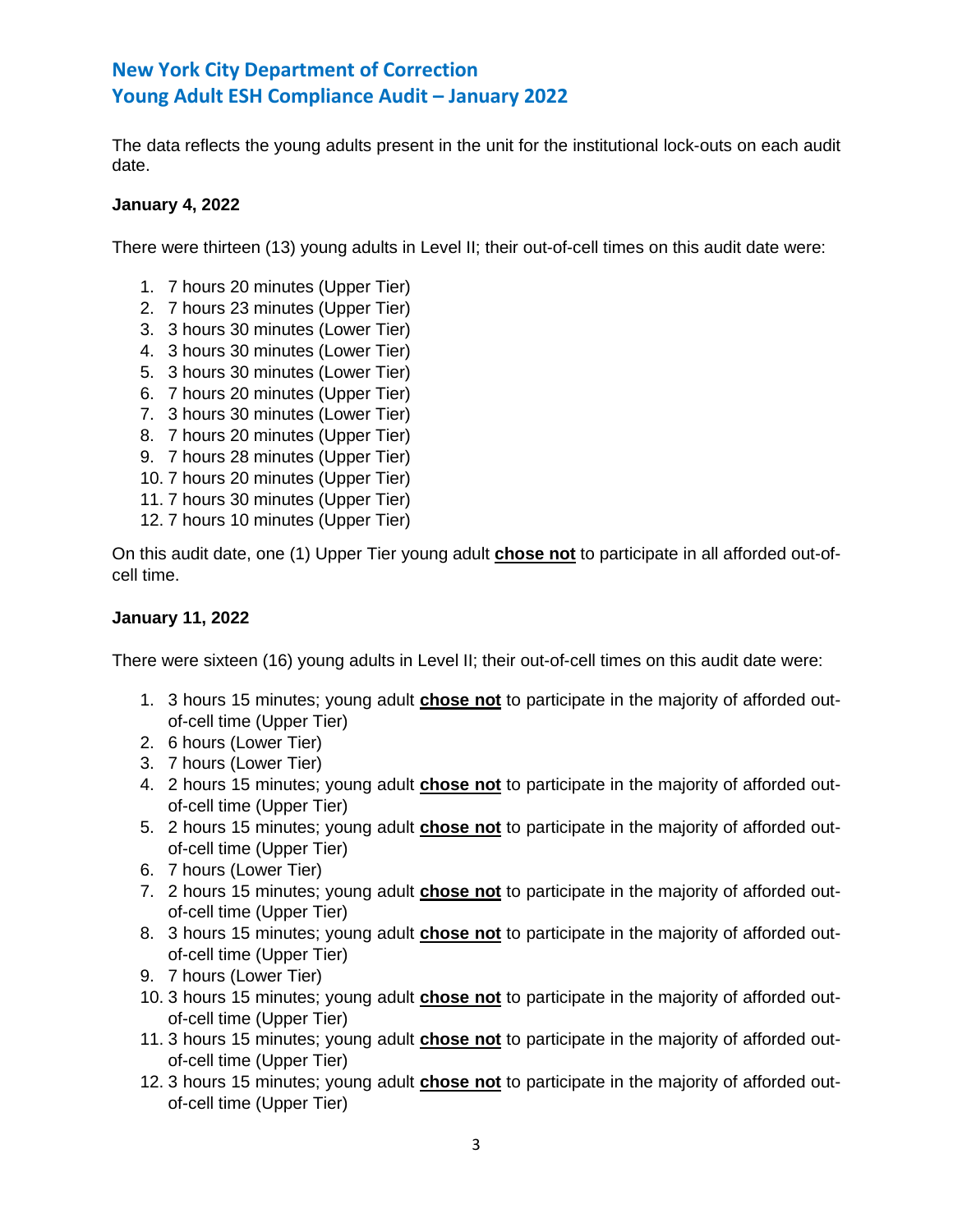- 13. 7 hours (Lower Tier)
- 14. 3 hours 15 minutes; young adult **chose not** to participate in the majority of afforded outof-cell time (Upper Tier)
- 15. 2 hours 15 minutes; young adult **chose not** to participate in the majority of afforded outof-cell time (Upper Tier)
- 16. 3 hours 15 minutes; young adult **chose not** to participate in the majority of afforded outof-cell time (Upper Tier)

## **January 18, 2022**

There were twelve (12) young adults in Level II; the out-of-cell times for those present on this audit date were:

- 1. 7 hours (Upper Tier)
- 2. 3 hours 45 minutes (Lower Tier)
- 3. 3 hours 18 minutes; young adult **chose not** to participate in the majority of afforded outof-cell time (Lower Tier)
- 4. 7 hours (Upper Tier)
- 5. 7 hours (Upper Tier)
- 6. 15 minutes; young adult **chose not** to participate in the majority of afforded out-of-cell time (Upper Tier)
- 7. 7 hours (Upper Tier)
- 8. 7 hours (Upper Tier)
- 9. 7 hours (Upper Tier)
- 10. 3 hours 20 minutes; young adult was out to court for most of the day, and as a result, his out of cell time was affected (Lower Tier)
- 11. 7 hours (Upper Tier)
- 12. 7 hours (Upper Tier)

## **January 25, 2022**

There were fourteen (14) young adults in Level II; the out-of-cell times for those present on this audit date were:

- 1. 5 hours 40 minutes (Upper Tier)
- 2. 2 hours 5 minutes; young adult was out to court for most of the day, and as a result, his out of cell time was affected (Lower Tier)
- 3. 7 hours 15 minutes (Lower Tier)
- 4. 5 hours 40 minutes (Upper Tier)
- 5. 5 hours 40 minutes (Upper Tier)
- 6. 5 hours 40 minutes (Upper Tier)
- 7. 5 hours 40 minutes (Upper Tier)
- 8. 5 hours 40 minutes (Upper Tier)
- 9. 5 hours 40 minutes (Upper Tier)
- 10. 4 hours 35 minutes (Lower Tier)
- 11. 5 hours 40 minutes (Upper Tier)
- 12. 5 hours 40 minutes (Upper Tier)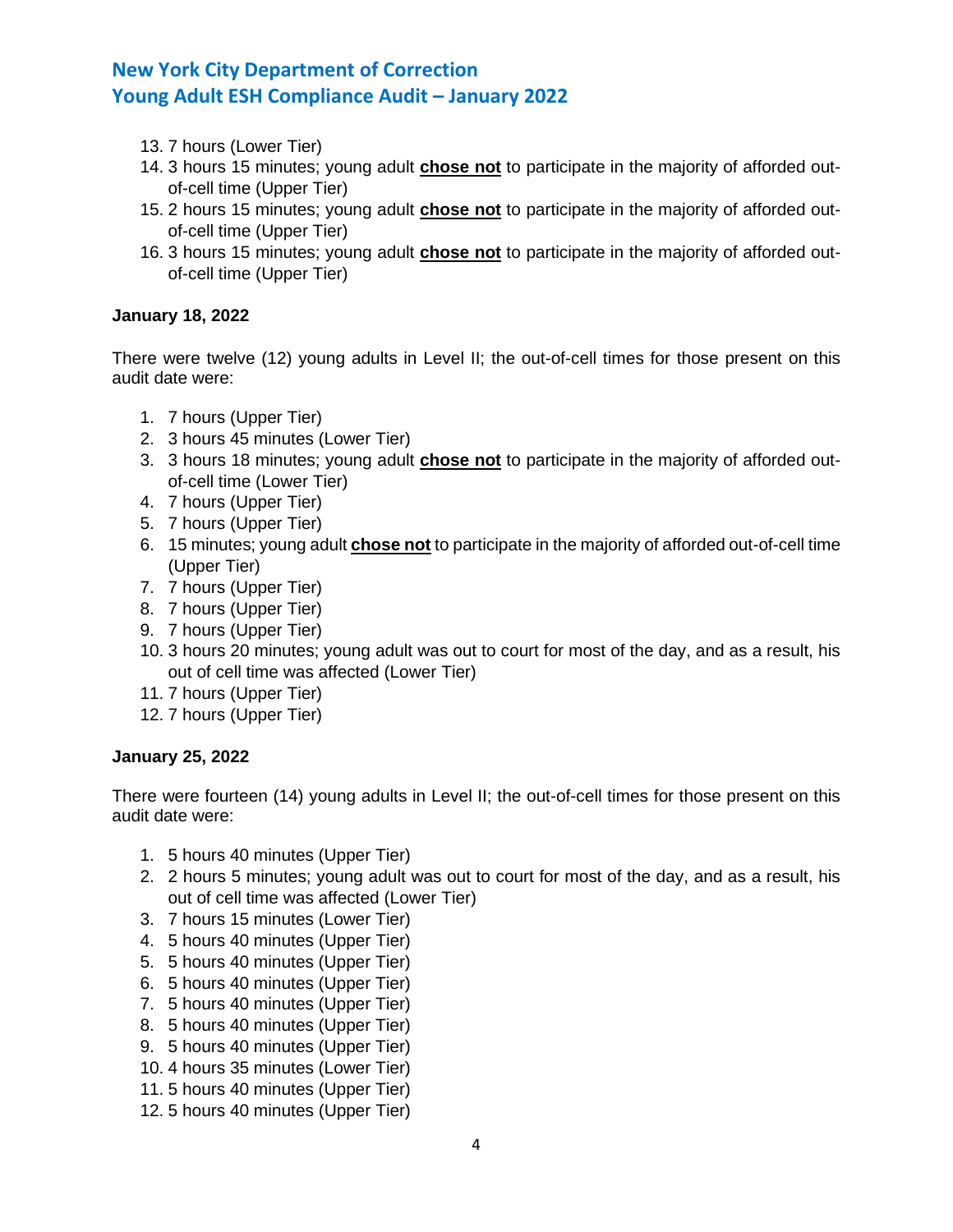- 13. 5 hours 40 minutes (Upper Tier)
- 14. 5 hours 40 minutes (Upper Tier)

### Level III

Young adults in Level III are afforded fourteen (14) hours of out-of-cell time each day. Listed below is individualized data related to each young adult's total out-of-cell time in Level III, based on a manual review of the Lock-In/Out Logbook, for the audit dates. The out-of-cell time is the hours each day that a young adult **chooses to** be out of his cell during institutional lock-out periods. The data reflects the young adults present in the unit for the institutional lock-outs on each audit date.

## **January 4, 2022**

There were no young adults in Level III on this audit date.

## **January 11, 2022**

There were no young adults in Level III on this audit date.

## **January 18, 2022**

There were no young adults in Level III on this audit date.

### **January 25, 2022**

There were no young adults in Level III on this audit date.

## **§1-08(f) Access to Courts and Legal Services, including Law Library**

### Law Library Coordinator

In ESH, there are four (4) Law Library Coordinators assigned to areas in which young adults were housed.<sup>1</sup> A manual review of the Law Library Logbooks indicated that the Law Library Coordinators were present in these areas to provide assistance on the four  $(4)$  days audited  $-$ January 4, 11, 18, and 25, 2022.<sup>2</sup>

The audit was able to verify by reviewing available records that the duration of each Law Library Coordinator's time in ESH areas during the dates audited, was compliant with the provisions of the Minimum Standards i.e., a minimum of two (2) hours. On some of the audit dates, some young adults **chose not** to request Law Library services.

Listed below is a total count of young adults housed in ESH, for each date audited, and the total number of young adults that were assisted by the Law Library Coordinators.

 $1$  To facilitate the provision of Law Library services, within their assigned areas, Law Library Coordinators provide services to all individuals regardless of whether it is during the individual's lock-out period.

 $<sup>2</sup>$  This is evidenced by the Law Library Coordinators signing in and out of the Law Library Logbook on each of the</sup> audit dates.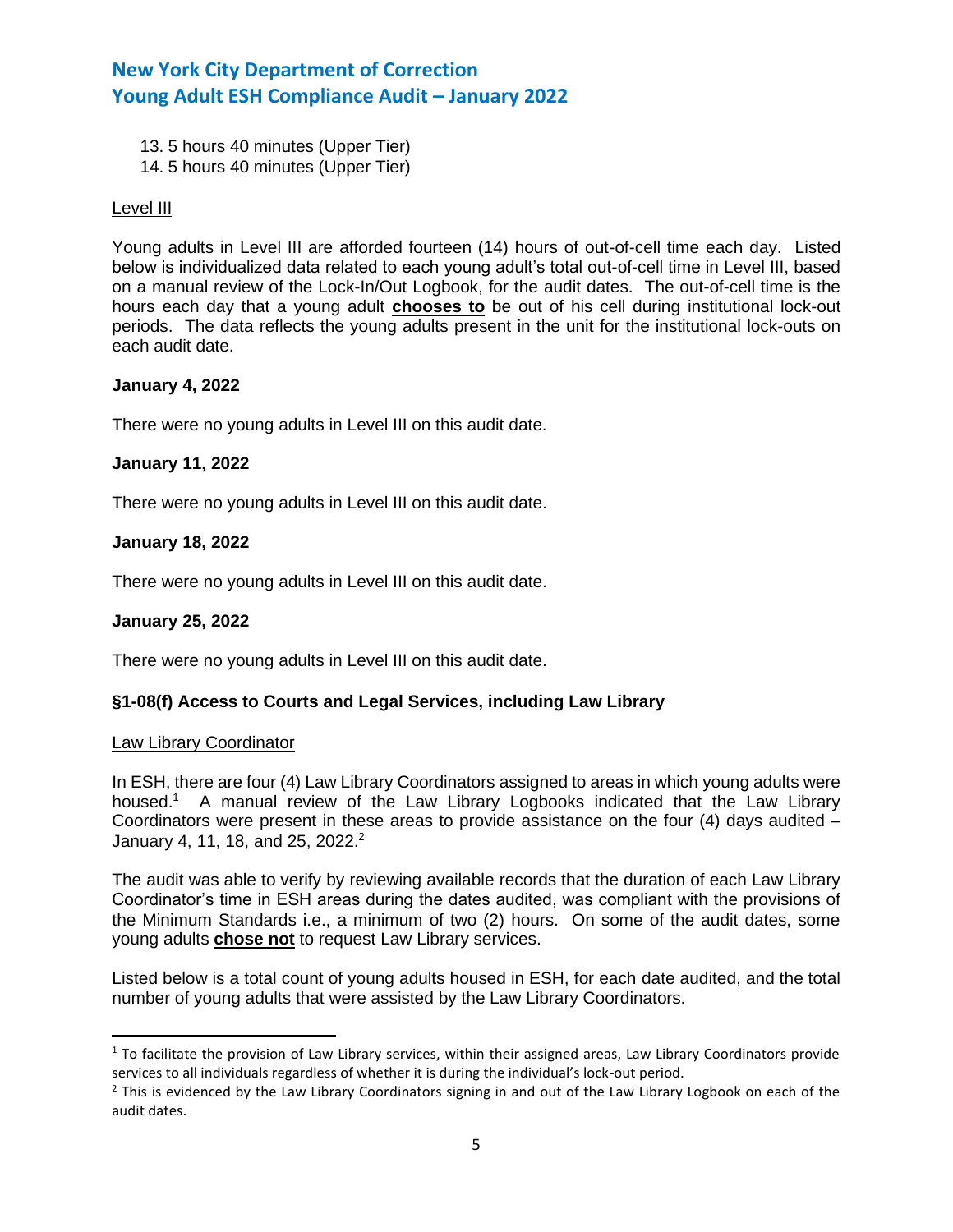## **January 4, 2022**

There were thirteen (13) young adults in ESH on this audit date. Of the thirteen (13) young adults, two (2) young adults **chose to** request and were provided Law Library services.

### **January 11, 2022**

There were sixteen (16) young adults in ESH on this audit date. Of the sixteen (16) young adults, no young adults **chose to** request or were provided Law Library services.

## **January 18, 2022**

There were twelve (12) young adults in ESH on this audit date. Of the twelve (12) adults, two (2) young adults **chose to** request and were provided Law Library services.

## **January 25, 2022**

There were fourteen (14) young adults in ESH on this audit date. Of the fourteen (14) young adults, three (3) young adults **chose to** request and were provided Law Library services.

## **Kiosks and Typewriters**

During this audit period, young adults were housed in one (1) housing area in ESH, labeled A. Young adults in ESH are provided with access to a minimum of one (1) kiosk and one (1) typewriter. On the audit dates of January 7, 14, 21, and 28, 2022, kiosks and typewriters were not available. All Law Library services are being afforded and fulfilled by the Legal Coordinators through request slips.

### **§1-06 – Recreation**

All young adults in ESH are afforded a minimum of one (1) hour of recreation per day, seven (7) days per week in the outdoor recreation area, except in inclement weather when the indoor recreation area is used.

The audit reviewed recreational data for each of the four (4) audit dates – January 4, 11, 18, and 25, 2022 – to ascertain the total number of young adults that **chose to** participate in recreation.

### **January 4, 2022**

There were thirteen (13) young adults in ESH on this audit date. Please note the following:

- Two (2) young adults **chose to** participate in afforded recreation.
- Eleven (11) young adults **chose not** to participate in afforded recreation.

### **January 11, 2022**

There were sixteen (16) young adults in ESH on this audit date. Please note the following: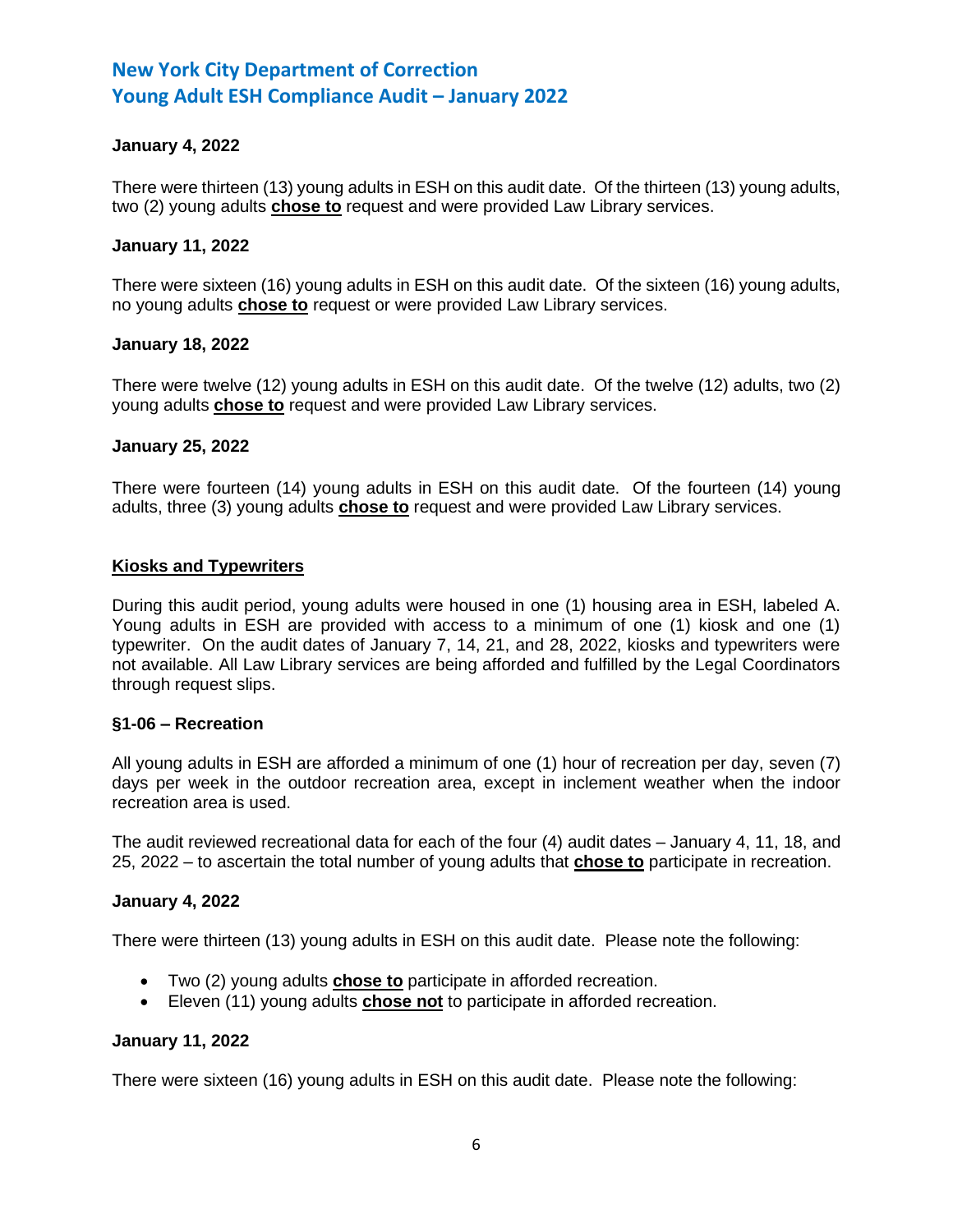- Thirteen (13) young adults **chose to** participate in afforded recreation.
- Three (3) young adults **chose not** to participate in afforded recreation.

## **January 18, 2022**

There were twelve (12) young adults in ESH on this audit date. Please note the following:

- One (1) young adult **chose to** participate in afforded recreation.
- Eleven (11) young adults **chose not** to participate in afforded recreation.

## **January 25, 2022**

There were fourteen (14) young adults in ESH on this audit date. Please note the following:

- Nine (9) young adults **chose to** participate in afforded recreation.
- Five (5) young adults **chose not** to participate in afforded recreation.

## **§ 1-02(c)(2) (Classification), Provision of Programming**

Young adults in ESH are placed in housing units exclusively with other young adults (18 to 21 years old). Young adults who are 19 to 21 years old can also be commingled in units with adults (22 years old and older). In the commingled housing areas, the provision of programming is provided to each tier separately through two programming sessions. The hours of programming afforded may vary by tier within a housing area. In the young adult exclusive housing areas within ESH, tablets are intended to be utilized in the provision of programming and offered to young adults regardless of whether it is during the individual's lock-out period. The Programs Division is in the process of rolling out the provision of tablets over the coming months. In addition, in the young adult exclusive housing areas, on days when support programming staff are present, young adults may request individualized counseling while other programming components are being held.

The audit reviewed programming attendance data on each of the four (4) dates audited to ascertain the number of programming hours offered to each young adult and the number of hours each young adult **chose to** participate in programming. Program participation hours are based on the number of hours each young adult **chooses to** participate in programming. The data reflects the young adults present in the housing area during programming on each audit date.

Please note that on any given day, a young adult may be out to court or transferred in or out of the ESH Unit. These young adults may not be included in the programming reporting. It is important to note that young adults returning from court during programming hours are offered the opportunity to participate in programming upon their return.

Listed below are the numbers of programming hours offered and **chose to** participate based on housing areas and their assigned levels. The audit revealed that in-person programming was offered to young adults on two (2) of the four (4) audit dates – January 18 and 25, 2022. For the remaining two (2) audit dates, January 4 and 11, 2022, in-person programming was not afforded due to personnel and operational considerations related to COVID-19. Self-guided programming packets were provided.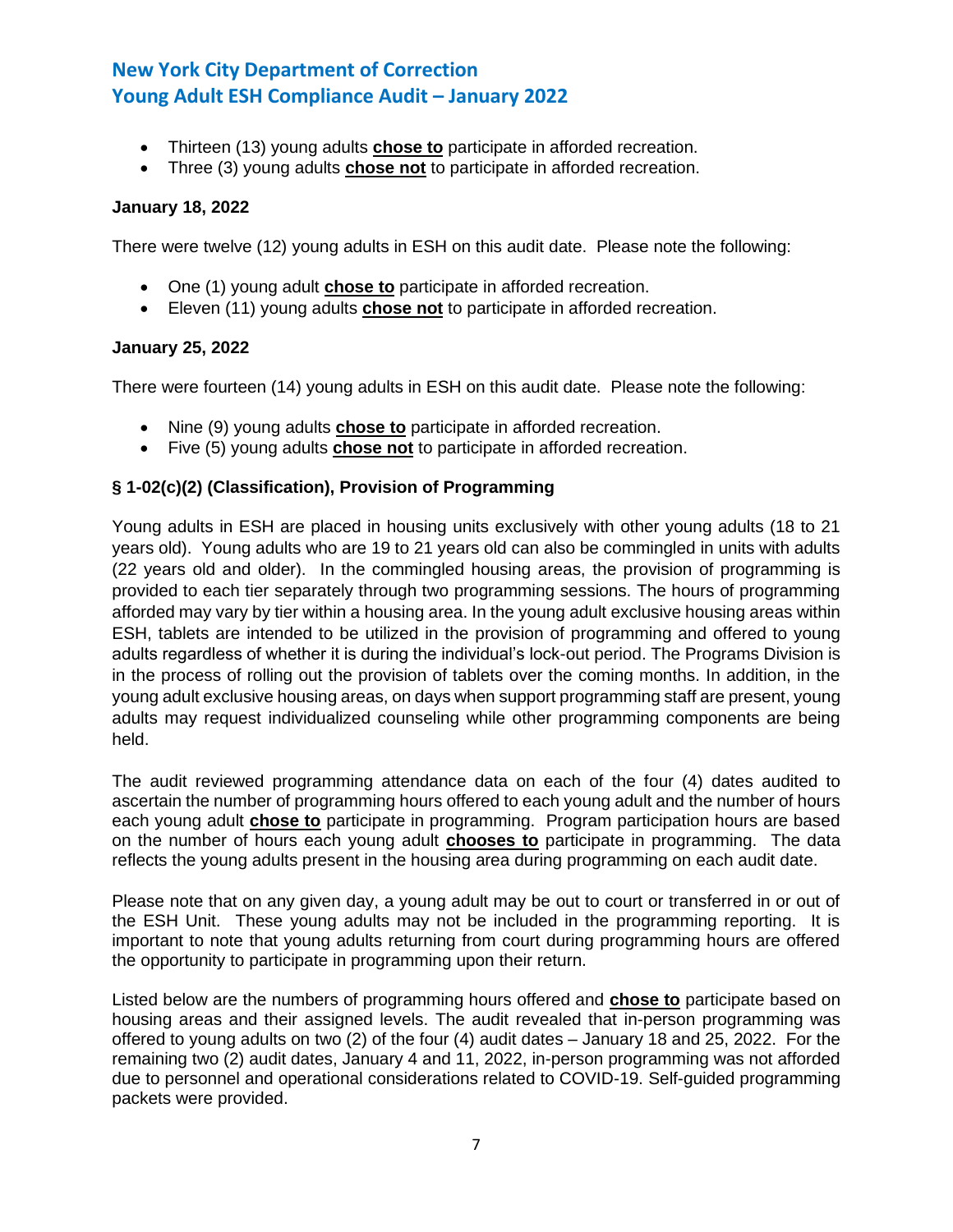## **January 4, 2022**

There were thirteen (13) young adults housed within the one (1) young adult ESH housing area, labeled A. No in-person programming was afforded on this audit date due to personnel and operational considerations related to COVID-19. Self-guided programming packets were provided.

### **January 11, 2022**

There were sixteen (16) young adults housed within the one (1) young adult ESH housing area, labeled A. No in-person programming was afforded on this audit date due to personnel and operational considerations related to COVID-19. Self-guided programming packets were provided.

## **January 18, 2022**

On this audit date, in-person programming was offered to the young adults housed within the one (1) young adult ESH housing area, labeled A.

- $\div$  A: Level II There were twelve (12) young adults housed in this area. They were offered in-person programming in the morning and afternoon sessions. Three (3) young adults **chose not** to participate in in-person programming. The remaining nine (9) young adults **chose to** participate in in-person programming and their total participation times for inperson programming were as follows:
	- 1. Young adult participation: 1 hour
	- 2. Young adult participation: 15 minutes
	- 3. Young adult participation: 20 minutes
	- 4. Young adult participation: 30 minutes
	- 5. Young adult participation: 15 minutes
	- 6. Young adult participation: 15 minutes
	- 7. Young adult participation: 15 minutes
	- 8. Young adult participation: 10 minutes
	- 9. Young adult participation: 15 minutes

### **January 25, 2022**

On this audit date, in-person programming was offered to the young adults housed within the one (1) young adult ESH housing area, labeled A.

- $\div$  A: There were twelve (14) young adults housed in this area. They were in-person programming in the morning and afternoon sessions. Five (5) young adults **chose not** to participate in in-person programming. The remaining nine (9) young adults **chose to** participate in in-person programming and their total participation times for in-person programming were as follows:
	- 1. Young adult participation: 10 minutes
	- 2. Young adult participation: 25 minutes
	- 3. Young adult participation: 10 minutes
	- 4. Young adult participation: 10 minutes